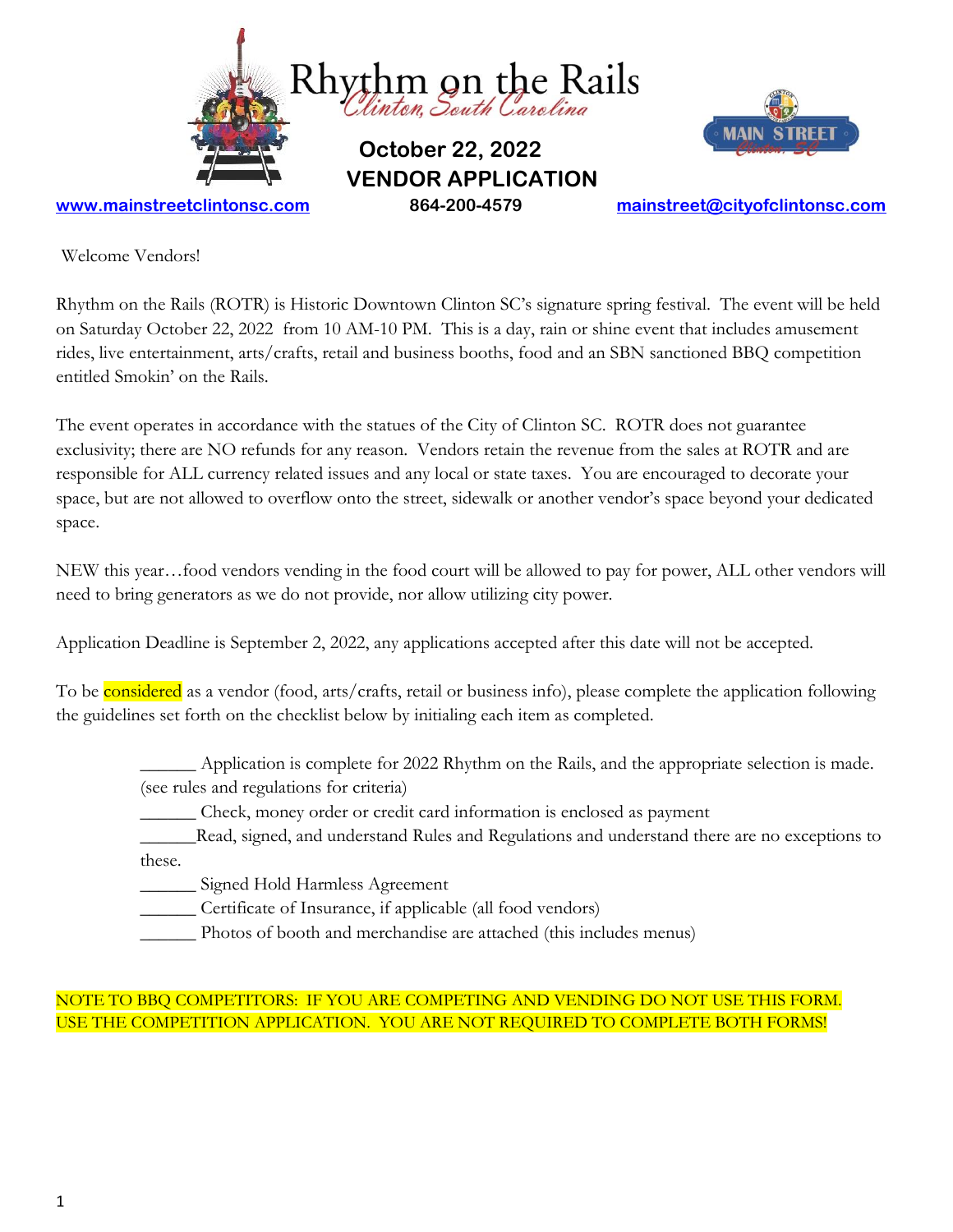



## **[www.mainstreetclintonsc.com](http://www.mainstreetclintonsc.com/) 864-200-4579 [mainstreet@cityofclintonsc.com](mailto:mainstreet@cityofclintonsc.com)**

RULES & REGULATIONS

The festival is to be held in Historic Downtown Clinton, SC along Main, Broad Street, and Musgrove Streets.

- 1. ELIGIBILITY: Booth space is available to craftsmen and artists; business owners, community service organizations and food vendors. Sharing of space is not allowed. Only the business or organization listed on the application will bepermitted to operate in the assigned space. All exhibits will be reviewed for compliance and the ROTR committee reserves the right to reject any item or vendor for any reason. The decision by the festival committee is final. Demonstrations of craft are encouraged.
- 2. DEADLINE: The absolute deadline for entries will be September 2, 2022,  $or$  until all spaces are filled.</u>
	- a. BOOTH SPACES: Arts & Crafts, Commercial, Business or Community Service Organizations are 10' X 10' and should be covered by a tent or awning. Booths should be appropriately weighted.
	- b. Space rent for **Crafters** is \$25.00 for one 10' X 10' booth. One additional booth may be purchased for total of \$50.00. Crafters are defined as vendors whose crafts are handmade by the artist showing the same.
	- c. Space rent for **Commercial** Vendors is \$50.00 for one 10' X 10' booth. One additional booth may be purchased for total of \$100.00. Commercial Vendors are defined as those who re-sell their wares.
	- d. Space rent for **Business** Vendors is \$50.00 for one 10' X 10' booth. One additional booth may be purchased for a total of \$100.00. Business Vendors are defined as those who promote their professional business, such as chiropractors, furniture stores, banks, insurance, financial services and pool companies.
	- e. Space rent for **Community Service Organizations** is \$25.00 for one 10'X10' booth. Community Service Organizations are defined as non-profit/civic organizations that rely on fundraising to operate.
	- **f. Food** vendor single space is  $10x25$  @ \$200.00 and double space is  $10x50$  @ \$300.00, and must comply with enclosures as noted above as well as Dept. of Health and Environmental Control regarding food preparation & sanitation. Food vendors will be permitted to sell only the items listed on the application and approved by the festival committee. All prices must be posted in an easy seen location.
- 3. BUSINESS must be maintained within the designated booth space. Vendors and their representatives must stay withintheir booth space while working during the festival. Your entire display must fit within your assigned space. We want every vendor to be successful at this event. To ensure this, we strive for a variety of vendors and will limit the number of vendors selling similar items. To help secure a spot, you are encouraged to apply as soon as possible.
- 4. PICTURES: All applications must include 2-4 clear photos of your booth, wares, food, menu, and/or crafts. We will retain all photos.
- 5. ACCEPTANCE: All vendors are subject to approval by festival committee/management. Should a vendor *not* be accepted, all fees will be promptly returned. Acceptance by the ROTR Festival committee is a commitment to participate in the festival and there will be no refunds. Vendors will be notified by email when accepted.
- 6. ELECTRICITY FOOD VENDORS ONLY, is limited and is available on a first-come, first-serve basis. The fee for electricity is \$25 for  $110v/20$  amps or \$50.00 for 30+ amps/220V.
- 7. SALES AND USE TAX is the responsibility of each vendor and should be collected and paid by that vendor. The South Carolina Department of Revenue will require a sales tax number when visiting the festival. Forms can be obtained either by calling the SC Department of Revenue or online at [www.sctax.org](http://www.sctax.org/)
- 8. FOOD & BEVERAGE: Only Food Vendors will be allowed to sell food and beverages. Other vendors are not allowed to distribute, accept donations for or sell food or beverages. Legible menus with prices must be clearly posted at all times. Ice will NOT be available for purchase onsite.
	- a. **BBQ**: No BBQ style dishes are to be sold by vendors UNLESS you are a BBQ competitor. These items have been reserved for sale by competitors only.
	- b. The sale of alcoholic beverages is prohibited.
	- c. **Certificate of Insurance:** A certificate of insurance is required in favor of the The City of Clinton, 211 N. Broad Street, Clinton, SC, 29325, and must be enclosed with the food vendor application for consideration of acceptance to the festival.
- 9. VENDOR SETUP/CHECK-IN will begin at 7 AM on Saturday morning. Check-in will close 9 AM on Saturday Morning. Any vendor not checked in by 9 AM Saturday, October 22, 2022 will not be admitted to the festival. No refunds. All vehicles must be removed from the festival grounds by 9 AM Saturday Morning. All vendors should be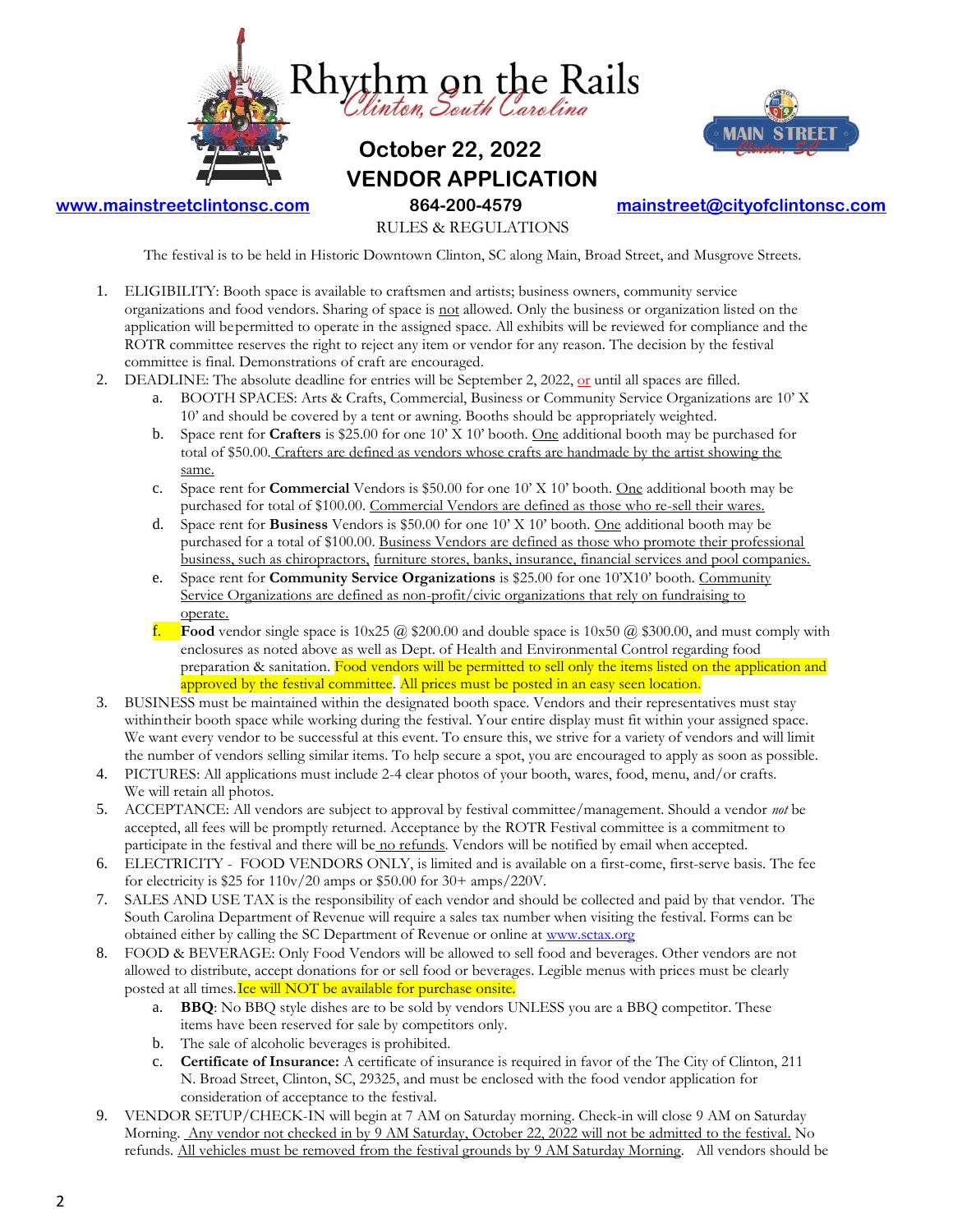



## **[www.mainstreetclintonsc.com](http://www.mainstreetclintonsc.com/) 864-200-4579 [mainstreet@cityofclintonsc.com](mailto:mainstreet@cityofclintonsc.com)**

ready for business at 10 AM. Vendor break-down on begins on Saturday at 9 pm. – **no earlier**. Vehicles will NOT be permitted into the festival area until pedestrian safety is determined by City of Clinton Police. Vendor vehicles will not be allowed into the festival area until your booth has been broken down and is ready for loading. All vendors must be removed from the festival area by midnight. Violators will forfeit their right to future participation.

- 10. VENDOR PARKING: Parking is at your own risk. The festival will not be responsible for any risk to vendor vehicles including towing. There will be a limited amount of reserved vendor parking, available on a first-come, firstserved basis. There will be no charge for vendor parking in designated festival vendor lots.
- 11. RV'S/MOTOR HOMES: Are not allowed on festival grounds.
- 12. CLEAN-UP: Each vendor is responsible for their own trash and must remove such trash to dumpsters the festival provides. After the festival closes on Saturday, the vendor's area must be cleaned and all trash removed from the site. Vendors should NOT dump ice, water or other liquids in the roadways/festival foot print. Any vendor that dumps their grease or grey water down a storm drain, on the ground, or in a portable rest room will NOT be invited back. Please ask festival staff about the proper place for your waste.
- 13. LIABILITY: Vendor is responsible for insuring his/her own exhibit, personnel, display, and materials from any damage or loss through theft, fire, accident, or other cause. It is expressly understood and agreed by the vendor that he/she will make no claim of any kind against the City or Festival for loss, damage, theft, or destruction of goods or exhibit; nor, for any injury that may occur to himself or his employees during the festival of any nature. All vendors MUST sign and complete the Hold Harmless Agreement. Some vendors may also be requested to provide a Certificate of Insurance, for example: Food Vendors, amusements, and approved vendors with animals.
- 14. NO REFUNDS festival is held rain or shine.

More information can be obtained by calling the main street manager  $\omega$  864-200-4579 or via email to mainstreet  $\omega$ cityofclintonsc.com During festival hours, please ask festival staff for assistance or visit the Information Tent on the corner N. Broad and W. Main.

# Food Vendors Only Memo

To: 2022 Rhythm on the Rails Festival Food Vendors From: Food Protection, DHEC

- 1. ALL vendors will be required to have a hand washing set-up which will include a container with a spout to hold clean water, a catch bucket for discarded water, and soap and paper towels. All vendors are required to have this setup even if gloves are being used. No one will be exempt.
- 2. All vendors will also be required to have a product thermometer that registers 0 degrees to 220 degrees F for temping cold, hot and cooked foods. All foods, including ice and water, must be obtained from sources approved or considered satisfactory by the health authority. Liquid waste, which is not discharged into a sewerage system approved by the health authority, shall be kept in a closed container and discharged into an approved public sewerage system or an approved septic tank system.
- 3. All vendors will be required to set up a tent over food prepping, cooking, and serving areas unless operating in a concession trailer. No food is to be displayed from the front of the booth unless adequate sneeze guards are provided.
- 4. Food vendors cooking with oils or animal fats will be required to have a Class K and BC Fire extinguishers.
- 5. All Food vendors are required to have a non-porous ground covering under their tent to prevent oil or grease from covering or reaching the ground or asphalt.
- 6. Refer to Food Service Guide for more details.